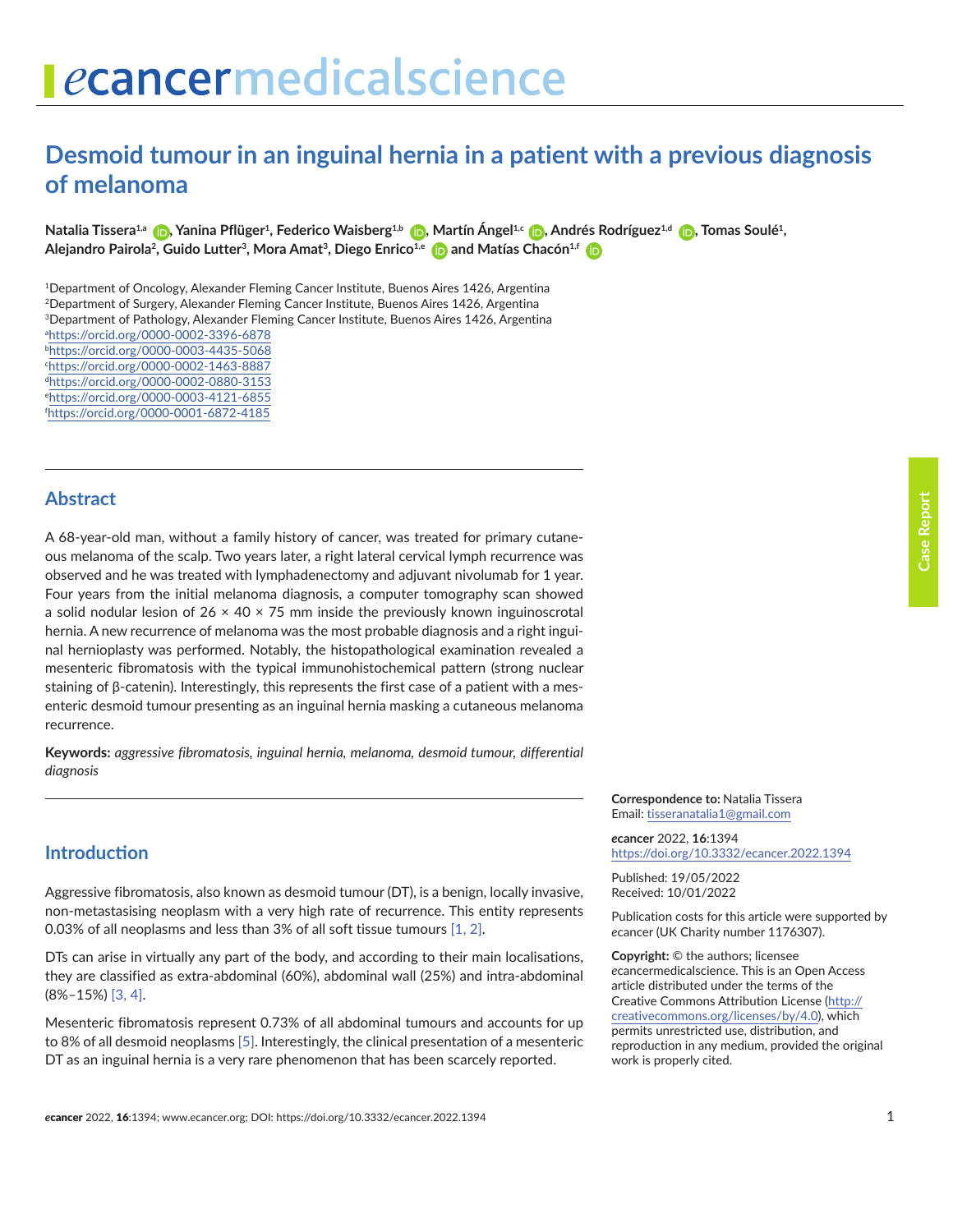Here, we report the first case of a patient, with prior diagnosis of melanoma, with a mesenteric DT presenting as an inguinal hernia. In this case report, Case Reports (CARE) guidelines were followed and the patient's authorisation was obtained before manuscript submission.

### **Case presentation**

A 68-year-old man, without a family history of cancer, was diagnosed with a pT2N0M0 BRAF (v-raf murine sarcoma viral oncogene homolog B1) wild type primary cutaneous melanoma of the scalp in April 2017. The treatment approach included a wide tumour resection and a sentinel lymph node biopsy. After that, the proposed follow-up scheme was physical examination and computer tomography (CT) scans every 6 months. Of note, in the baseline CT scan, a small right inguinal hernia with adipose content was evidenced.

Two years after the initial diagnosis, an enlargement of a right lateral cervical lymph node was detected. A core needle biopsy confirmed the presence of melanoma recurrence. At this time, the patient underwent a right cervical lymph node dissection, obtaining 2 out of 23 lymph nodes with melanoma metastases. Adjuvant treatment with nivolumab was completed for 1 year with excellent tolerance.

In September 2021, 4 years after the initial melanoma diagnosis, a follow-up CT scan showed a solid nodular lesion of  $26 \times 40 \times 75$  mm inside the already-known inguinoscrotal hernia (Figure 1). In this context, a diagnostic dilemma was raised. Presumptive diagnosis was a new recurrence of melanoma. In accordance with the tumour board decision, a right inguinal hernioplasty was performed and the solid nodular mass (70  $\times$  30  $\times$  30 mm) was removed (Figure 2). Histopathological examination revealed a proliferation of tapered mesenchymal cells of oeosinophilic cytoplasm assembled between areas of collagen. No mitotic figures or necrosis were observed. Immunohistochemical markers revealed that the tumour was negative for acute myeloid leukaemia (AML), anti-pan-cytokeratin AE1/AE3 (Cytokeratin AE1/AE3), cluster of differentiation 34 (CD34) and S100. Strong nuclear staining of β-catenin was observed ([Figure 3](#page-2-0)). The final diagnosis was a mesenteric DT.



**Figure 1. (a) September 2020 CT scan showing a right inguinal hernia. (b) September 2021 CT scan showing a solid nodular lesion of 26 × 40 × 75 mm inside the already-known inguinoscrotal hernia.**



**Figure 2. Macroscopic appearance of the solid inguinal mass.**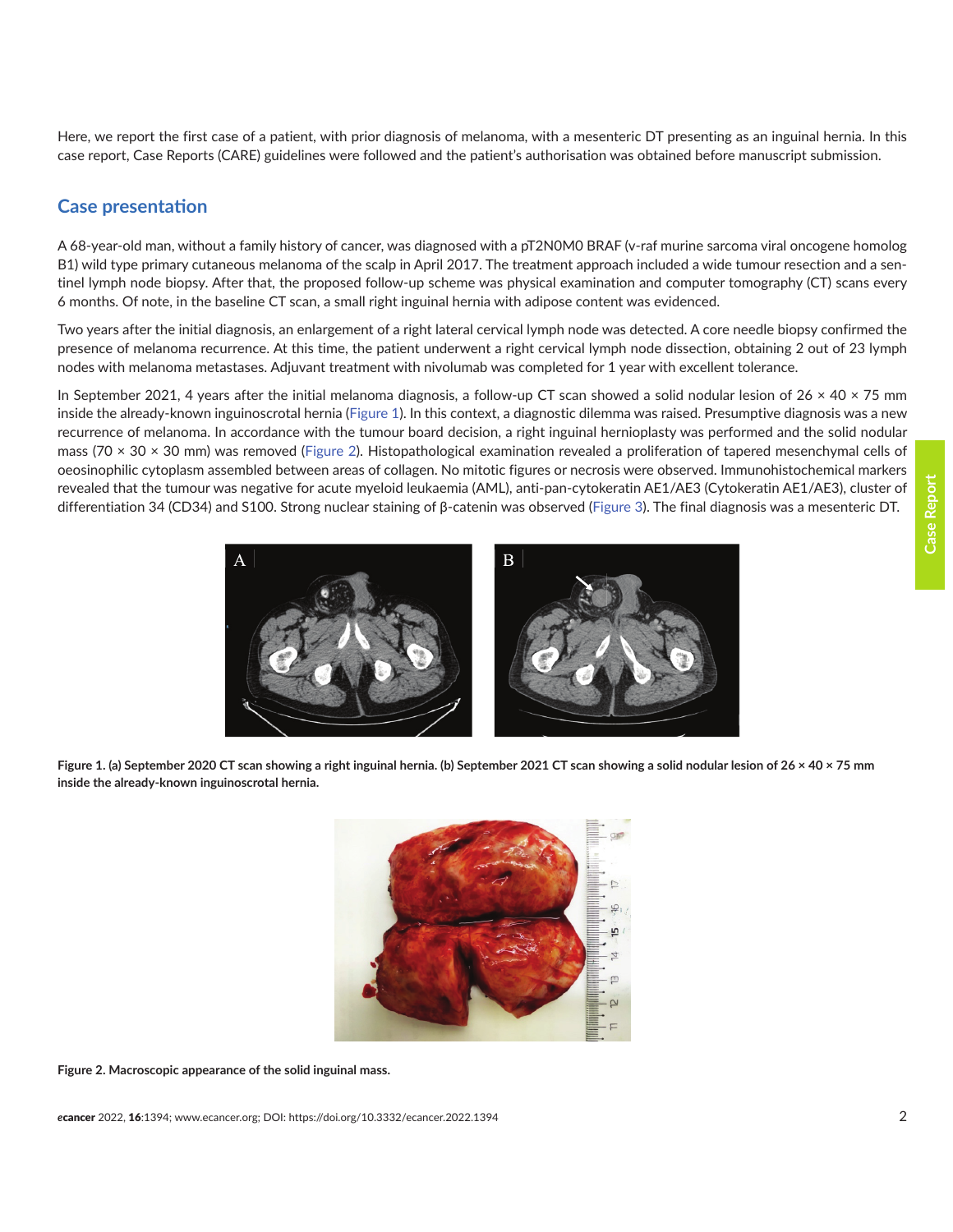<span id="page-2-0"></span>

**Figure 3. (a) Histological findings of a proliferation of tapered mesenchymal cells of oeosinophilic cytoplasm assembled between areas of collagen. (b) Strong nuclear staining of β-catenin was observed.** 

During the last follow-up exam (December 2021), the patient remained with no evidence of the disease.

### **Discussion**

DTs appear to be of aponeurotic origin, have a benign histological appearance and result from an aggressive fibroblast–myofibroblast prolif-eration [\[6\].](#page-5-0) John Macfarlane first described this disease more than 150 years ago [\[7,](#page-5-0) [8\].](#page-5-0)

However, the real aetiology of mesenteric fibromatosis remains unknown. Most cases have been reported in association with Gardner's syndrome, previous trauma and prolonged oestrogen exposure, but mesenteric fibromatosis can occur as a primary condition in the absence of any predisposing factors [\[9\].](#page-5-0)

Atypical localisation of DT represents a diagnostic challenge. Watchful waiting is usually the first recommended approach.

This strategy is supported by the occurrence of spontaneous regression. In a recent presentation, Bonvalot *et al* [\[10\]](#page-5-0) reported an incidence of 20% of tumour regression in a retrospective cohort of 147 patients. In addition, a phase II observational trial included 100 patients who were proposed active surveillance as the therapeutic approach. With 46.6 months of follow-up, less than 10% of the patients required radiotherapy or surgery. The authors concluded that active surveillance of newly diagnosed DT is an effective strategy, sparing patients from unnecessary invasive treatments [\[11\].](#page-5-0)

The current guidelines also highlight the importance of offering active surveillance in patients with newly diagnosed DTs [\[12\]](#page-5-0). A rapid diagnosis of DT is essential to offer non-operative management for these tumours.

In progressive DTs, other therapeutic recommendations include anti-oestrogens, non-steroidal anti-inflammatory drugs, tyrosine kinase inhibitors and chemotherapy. Local treatments are often indicated in tumours with life-threatening localisations, such as lesions arising in the root of the mesentery [\[13\]](#page-5-0).

In this context, if a DT is clinically or radiologically suspected, a biopsy with a 14–16G Tru-Cut needle is recommended and the samples must be reviewed by an expert pathologist in soft tissue tumours, otherwise up to 30%–40% of the cases may be incorrectly diagnosed [\[14\].](#page-5-0) In our particular case, given the mesenteric localisation and the patient's symptoms, tumour resection would also have been probably offered if a prior diagnosis had been established. Nonetheless, it should be considered that early suspicion of DT may contribute to the avoidance of unnecessary surgical excisions.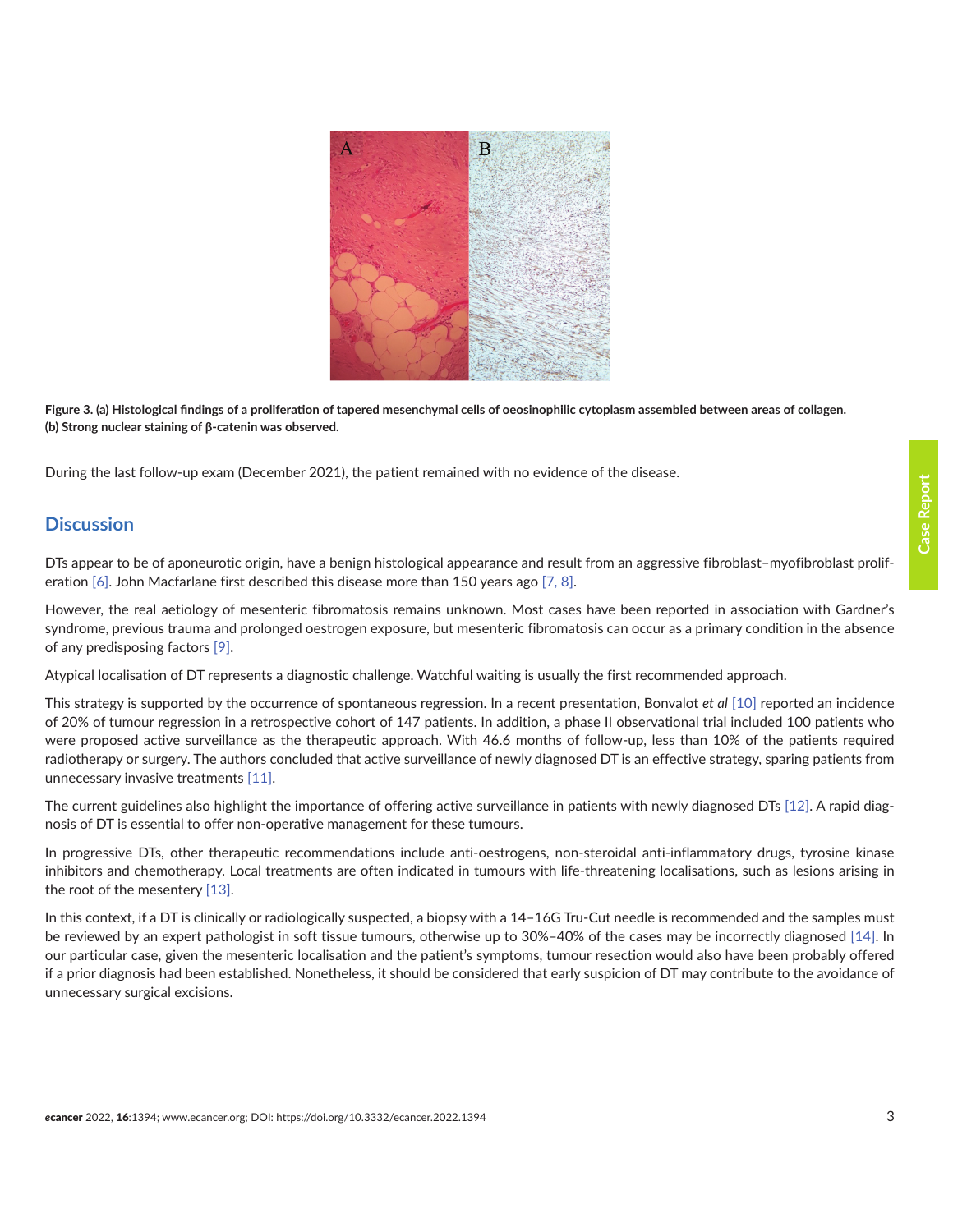Taking this point into consideration, we carried out a literature review in PubMed and Scopus databases, including articles describing DT presenting as inguinal masses. Abstract selection and data extraction were made by two investigators separately.

Since 1999, only nine cases of DT that were diagnosed in the context of an inguinal hernia were reported. As in our case, this atypical presentation led to unusual treatment strategies for DTs. Table 1 summarises the main case characteristics of selected studies.

The median age was 30 years (range: 14–70 years) and the inguinal hernia was right-sided in five cases (56%) and left-sided in three reports (33%). All of the included cases were men. In only one tumour, immunohistochemical β-catenin staining was performed, which confirmed the diagnosis of a mesenteric DT. Tumour resection was performed in all of the case reports. Further resection of other structures, such as the ileum or the omentum, was required in three patients. It should be highlighted that in two patients an orchiectomy was performed. No considerations regarding fertility preservation, adenomatous polyposis coli (APC) gene status or history of familial adenomatous polyposis (FAP) were reported in the selected reports.

Clinical reasoning to support treatment decisions was not evident in the studies analysed as none of the included reports considered or suspected a diagnosis of DT before the initial surgical approach. Additionally, in most of the evaluated reports, patients referred mild or vague symptoms.

In the analysed studies, the follow-up was short or not reported. Resultantly, no conclusions regarding the efficacy of a surgical approach for this atypical presentation can be obtained. In our case, there were no clinical or radiological findings to suspect DT. The finding of a painful inguinal mass in a patient with a prior diagnosis of relapsed melanoma led the tumour board to recommend surgical resection and the concomitant inguinal hernioplasty.

| Reference          | Inguinal hernia<br>localisation | Age, Sex | Symptoms                                           | <b>Treatment</b>                                                    | Follow-up without recurrence<br>(months) |
|--------------------|---------------------------------|----------|----------------------------------------------------|---------------------------------------------------------------------|------------------------------------------|
| Lam et al $[15]$   | Left                            | 37, M    | Irreducible hernia.<br>asymptomatic                | Tumour and omentum<br>resection. Herniorrhaphy,<br>and orchidectomy | 4                                        |
| Hokuto et al [16]  | Right                           | 70, M    | Inguinal swelling                                  | Herniorrhaphy and tumour<br>resection                               | <b>NR</b>                                |
| Alsaif et al [17]  | Left                            | 52, M    | Inguinal swelling and<br>growing mass              | Tumour and ileal segment<br>resection. Omentectomy                  | <b>NR</b>                                |
| Groh et al [18]    | Right                           | 24, M    | Scrotal swelling                                   | Tumour resection and<br>hernioplasty                                | <b>NR</b>                                |
| Heyse et al [19]   | <b>NR</b>                       | 24, M    | <b>Bowel obstruction</b>                           | Hernioplasty                                                        | <b>NR</b>                                |
| Pradhan et al [20] | Right                           | 14, M    | Inguinal swelling and<br>growing mass              | Wide local excision                                                 | 4.5                                      |
| Tian et al $[21]$  | Right                           | 26, M    | Irreducible hernia.<br>asymptomatic                | Tumour resection and<br>omentectomy                                 | <b>NR</b>                                |
| Khoo et al [22]    | Right                           | 51, M    | Scrotal swelling and<br>growing mass               | Tumour resection and right<br>orchiectomy                           | <b>NR</b>                                |
| Liu et al $[23]$   | Left                            | 30, M    | Epididymal mass<br>and scrotal vague<br>discomfort | Hernioplasty. Tumour and<br>omentum resection.                      | 1.5                                      |

| Table 1. Review of previously reported cases of DT in an inguinal hernia. |  |
|---------------------------------------------------------------------------|--|
|---------------------------------------------------------------------------|--|

M, male; NR, no reported.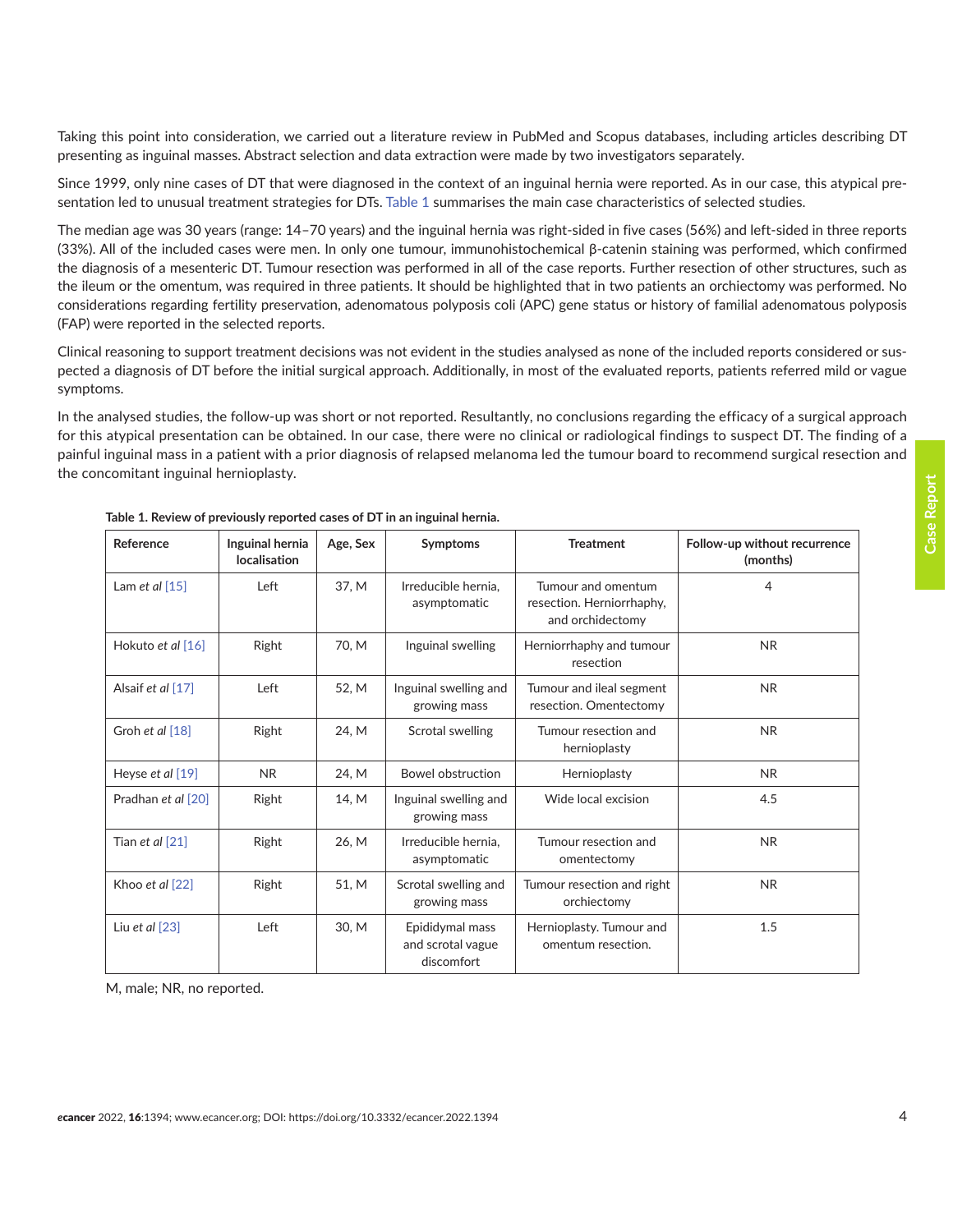**Case Report**

**Case Report** 

<span id="page-4-0"></span>It may be argued that for most soft tissue sarcomas, a core needle biopsy is the preferred diagnostic method unless the clinical scenario supports a more aggressive strategy. Consequently, the discussion within a multidisciplinary tumour board is essential to define possible differential diagnoses and the best diagnostic and therapeutic procedures.

None of the reported cases had a previous diagnosis or suspicion of DT to consider other treatment strategies such as watchful waiting approaches or systemic therapies in case of life-threatening complications, instead of upfront surgery.

Another lesson that might be taken from our case is not to associate every new tumoural finding with a patient's prior cancer history. However, to the best of our knowledge, there is no other report of DT in a patient with a prior melanoma diagnosis. Considering that the patient had no familial history of cancer, there is a low probability of a germline association between these two entities.

# **Conclusion**

A comprehensive and better understanding of DT may help to treat these tumours with a more accurate approach regardless of the atypical sites of presentation. As observed in our case and the available literature reports, DT was not proposed as a differential diagnosis of a mass localised in an inguinal hernia. In most scenarios, and especially in subjects with medical comorbidities, early recognition of this entity may prove essential to avoiding surgical resections and preserving patients' quality of life. Considering that the patient had no familial history of cancer, and with the current knowledge, there is a low probability of a germline association between these entities.

# **Conflicts of interest**

The authors declare that there are no conflicts of interest.

# **Funding**

None.

# **Appendix**

The following query was used for the literature review:

"fibromatosis, abdominal"[MeSH Terms] OR ("fibromatosis"[All Fields] AND "abdominal"[All Fields]) OR "abdominal fibromatosis"[All Fields] OR ("mesenteric"[All Fields] AND "fibromatosis"[All Fields]) OR "mesenteric fibromatosis"[All Fields] OR ("fibromatosis, aggressive"[MeSH Terms] OR ("fibromatosis"[All Fields] AND "aggressive"[All Fields]) OR "aggressive fibromatosis"[All Fields] OR ("desmoid"[All Fields] AND "tumor"[All Fields]) OR "desmoid tumor"[All Fields]) OR (("fibromatosis, aggressive"[MeSH Terms] OR ("fibromatosis"[All Fields] AND "aggressive"[All Fields]) OR "aggressive fibromatosis"[All Fields] OR ("aggressive"[All Fields] AND "fibromatosis"[All Fields])) AND ("hernia, inguinal"[MeSH Terms] OR ("hernia"[All Fields] AND "inguinal"[All Fields]) OR "inguinal hernia"[All Fields] OR ("inguinal"[All Fields] AND "hernia"[All Fields]))).

#### **References**

- 1. Reitamo JJ, Häyry P, and Nykyri E, *et al* (1982) **The desmoid tumor. I. Incidence, sex-, age- and anatomical distribution in the Finnish population** *Am J Clin Pathol* **77**(6) 6652673<https://doi.org/10.1093/ajcp/77.6.665>
- 2. Bn A, Cd JK, and Ps S, *et al* (2015) **Giant aggressive mesenteric fibromatosis- a case report** *J Clin Diagn Res JCDR* **9**(2) PD07 PMID: [25859491](http://www.ncbi.nlm.nih.gov/pubmed/25859491) PMCID: [4378773](http://www.ncbi.nlm.nih.gov/pmc/articles/PMC4378773)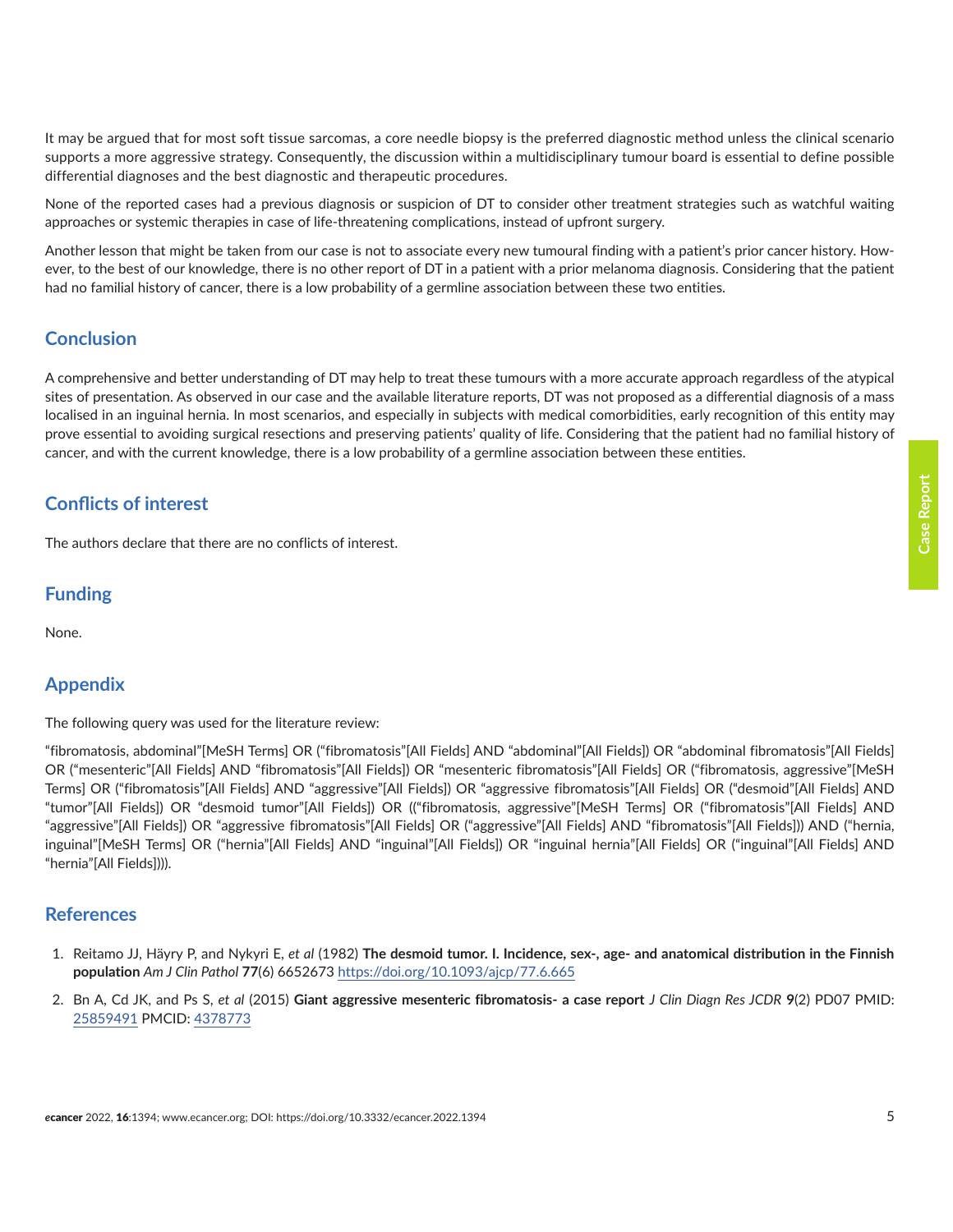- <span id="page-5-0"></span>3. Nieuwenhuis MH, Casparie M, and Mathus-Vliegen LMH, *et al* (2011) **A nation-wide study comparing sporadic and familial adenomatous polyposis-related desmoid-type fibromatoses** *Int J Cancer* **129**(1) 2561261<https://doi.org/10.1002/ijc.25664>
- 4. Li Destri G, Ferraro MJ, and Calabrini M, *et al* (2014) **Desmoid-type fibromatosis of the mesentery: report of a sporadic case with emphasis on differential diagnostic problems** *Case Rep Med* **2014** 101<https://doi.org/10.1155/2014/850180>
- 5. Abate M and Pigazzi A (2018) **Mesenteric fibromatosis in a patient with a history of neuroblastoma: a case report** *J Surg Case Rep* [Internet] **2018**(9) [[https://www.ncbi.nlm.nih.gov/labs/pmc/articles/PMC6119216/\]](https://www.ncbi.nlm.nih.gov/labs/pmc/articles/PMC6119216/) Date accessed: 18/11/21 [https://doi.org/10.1093/jscr/](https://doi.org/10.1093/jscr/rjy209) [rjy209](https://doi.org/10.1093/jscr/rjy209) PMID: [30186589](http://www.ncbi.nlm.nih.gov/pubmed/30186589) PMCID: [6119216](http://www.ncbi.nlm.nih.gov/pmc/articles/PMC6119216)
- 6. Nicolas G, Kfoury T, and Shimlati R, *et al* (2016) **Incidental finding and management of mesenteric fibromatosis** *Am J Case Rep* **17** 3896394 <https://doi.org/10.12659/AJCR.898122>
- 7. Sinukumar S, Gomes RM, and Kumar RK, *et al* (2014) **Sporadic giant mesenteric fibromatosis** *Indian J Surg Oncol* **5**(3) 2424245 [https://](https://doi.org/10.1007/s13193-014-0342-3) [doi.org/10.1007/s13193-014-0342-3](https://doi.org/10.1007/s13193-014-0342-3)
- 8. Otero S, Moskovic EC, and Strauss DC, *et al* (2015) **Desmoid-type fibromatosis** *Clin Radiol* **70**(9) 1038 1045 [https://doi.org/10.1016/j.](https://doi.org/10.1016/j.crad.2015.04.015) [crad.2015.04.015](https://doi.org/10.1016/j.crad.2015.04.015) PMID: [26162574](http://www.ncbi.nlm.nih.gov/pubmed/26162574)
- 9. Gari MKM, Guraya SY, and Hussein AM, *et al* (2012) **Giant mesenteric fibromatosis: report of a case and review of the literature** *World J Gastrointest Surg* 4(3) 79<https://doi.org/10.4240/wjgs.v4.i3.79>PMID: [22530082](http://www.ncbi.nlm.nih.gov/pubmed/22530082) PMCID: [3332225](http://www.ncbi.nlm.nih.gov/pmc/articles/PMC3332225)
- 10. Bonvalot S, TernTernSuand Fiore M, *et al* (2013) **Spontaneous regression of primary abdominal wall desmoid tumors: more common than previously thought** *Ann Surg Oncol* **20**(13) 4096 4102<https://doi.org/10.1245/s10434-013-3197-x> PMID: [24052312](http://www.ncbi.nlm.nih.gov/pubmed/24052312)
- 11. Bonvalot S, Lam L, and Le Cesne A, *et al* (2021) **1523MO Initial active surveillance strategy for patients with peripheral sporadic desmoids: a multicentre phase II observational trial** *Ann Oncol* **32** S1113 <https://doi.org/10.1016/j.annonc.2021.08.853>
- 12. Alman B, Attia S, and Baumgarten C, *et al* (2020) **The management of desmoid tumours: a joint global consensus-based guideline approach for adult and paediatric patients** *Eur J Cancer* **127** 9670 M<https://doi.org/10.1016/j.ejca.2019.11.013>
- 13. Spear MA, Jennings LC, and Mankin HJ, *et al* (1998) **Individualizing management of aggressive fibromatoses** *Int J Radiat Oncol Biol Phys* **40**(3) 6378645 [https://doi.org/10.1016/S0360-3016\(97\)00845-6](https://doi.org/10.1016/S0360-3016(97)00845-6)
- 14. Kasper B, Baumgarten C, and Garcia J, *et al* (2017) **An update on the management of sporadic desmoid-type fibromatosis: a European Consensus Initiative between Sarcoma PAtients EuroNet (SPAEN) and European Organization for Research and Treatment of Cancer (EORTC)/Soft Tissue and Bone Sarcoma Group (STBSG)** *Ann Oncol* **28**(10) 2399 2408<https://doi.org/10.1093/annonc/mdx323> PMID: [28961825](http://www.ncbi.nlm.nih.gov/pubmed/28961825) PMCID: [5834048](http://www.ncbi.nlm.nih.gov/pmc/articles/PMC5834048)
- 15. Lam K, Lo C, and Lee M, *et al* (1999) **Omental fibromatosis presenting as an incarcerated inguinal hernia** *Aust N Z J Surg* **69**(4) 3229324 <https://doi.org/10.1046/j.1440-1622.1999.01546.x>
- 16. Hokuto D, Okayama J, and Kuge H, *et al* (2006) **A case of an omental desmoid tumor discovered as the content of an inguinal hernia** *Nihon Shokaki Geka Gakkai Zasshi* [Internet] **67** [[https://www.jstage.jst.go.jp/article/ringe1998/67/9/67\\_9\\_2215/\\_article/-char/en](https://www.jstage.jst.go.jp/article/ringe1998/67/9/67_9_2215/_article/-char/en)] Date accessed: 2/12/21
- 17. Alsaif FA (2011) **Mesenteric fibromatosis presenting as an irreducible inguinal hernia** *Saudi J Gastroenterol Off J Saudi Gastroenterol Assoc* **17**(5) 357 <https://doi.org/10.4103/1319-3767.84498>
- 18. Groh OR, Kouwenberg L, and Southwold A (2012) **Een man met een scrotale zwelling** *Ned Tijdschr Geneeskd* **156** A3302
- 19. Heyse P, Moore A, and Hendershot K (2013) **Mesenteric fibromatosis: case report** *Eur J Surg Sci* **5**(1) 36138
- 20. Pradhan A, Tudu D, and Nayak M, *et al* (2015) **Desmoid tumor in a scar from inguinal hernia repair: a case report** *ISOR J* **14** 40–42